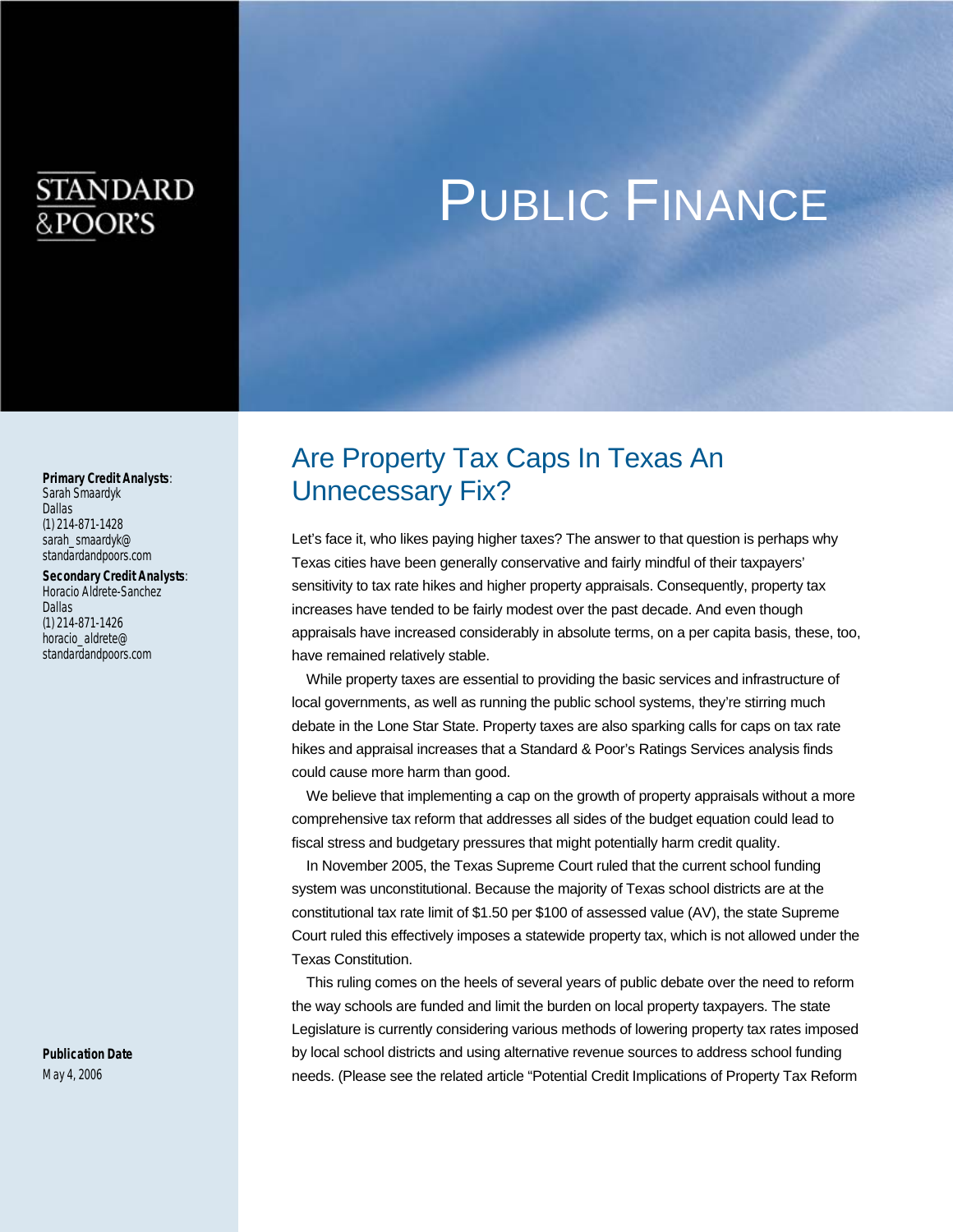In Texas," published March 15, 2006, on RatingsDirect, Standard & Poor's Web-based credit research and analysis system.)

As part of the state's debate on property tax reform, Gov. Rick Perry recently proposed the imposition of a cap on property tax growth. His plan also includes appraisal caps that would limit residential property appraisals to an increase of no more than 3% annually compared with the current 10%.

One of the key questions in this debate is whether or not Texas cities have indeed excessively or irrationally used their current taxing powers. To answer this question, we reviewed the growth trend data, provided by the Texas State Comptroller's Office, of property tax rates in more than 950 Texas cities. In addition, we examined the growth in per capita appraised value of 100 cities over a 10-year period. Our findings point to a remarkable stability in property tax rates and per capita property appraisals over that period. This stability is consistent with the conservative financial management policies generally found in cities throughout the state and the past decade's overall positive credit rating trends.

#### **Tax Policies And Sound Financial Management Are Key Credit Factors**

From a credit rating perspective, the existence of sound financial management policies, including efficient government spending, is an important defining element of overall credit quality. Equally important, however, is a government's ability to generate the necessary revenues to meet its operational and service demands. During the rating process, Standard & Poor's evaluates whether or not a city has maintained a stable tax rate.

"This information is used to determine if management is prudently managing its tax rates, as well as addressing operating and capital expenditures," said Standard & Poor's credit analyst Sarah Smaardyk. "If a city has had a tax rate that has significantly fluctuated over a period of time, this could have a negative effect on its credit rating."

Standard & Poor's also believes that overly restrictive appraisal caps have the potential to limit this ability, hindering an issuer's credit quality. One of the **arguments** behind the use of appraisal and tax rate caps concerns how local governments try to satisfy service demands **by favoring** excessive increases in property values and tax rates over efficient government spending. According to this argument, more stringent appraisal and tax rate caps would force local governments to use their collected tax dollars more efficiently.

Backers of more stringent appraisal caps often point to how cities use their current ability to increase property tax rates beyond what they consider to be prudent financial management. Indeed, financial management is one of the cornerstones of credit quality at the local level. Sound management policies — including budget controls, close financial oversight, revenue forecasting, debt management policies, accountability to the public, and experienced staff — are all considered positive credit rating factors.

"The existence of a strong set of financial management policies lends budgetary stability through economic cycles, which ultimately strengthens a government's ability to meet its financial obligations," said Ms. Smaardyk.

Fiscal management and, more specifically, tax management strategies are important components of a strong set of budgetary policies. A prudent exercise of a city's taxing authority includes conservative revenue forecasting and an objective rationale for spending increases, as well as the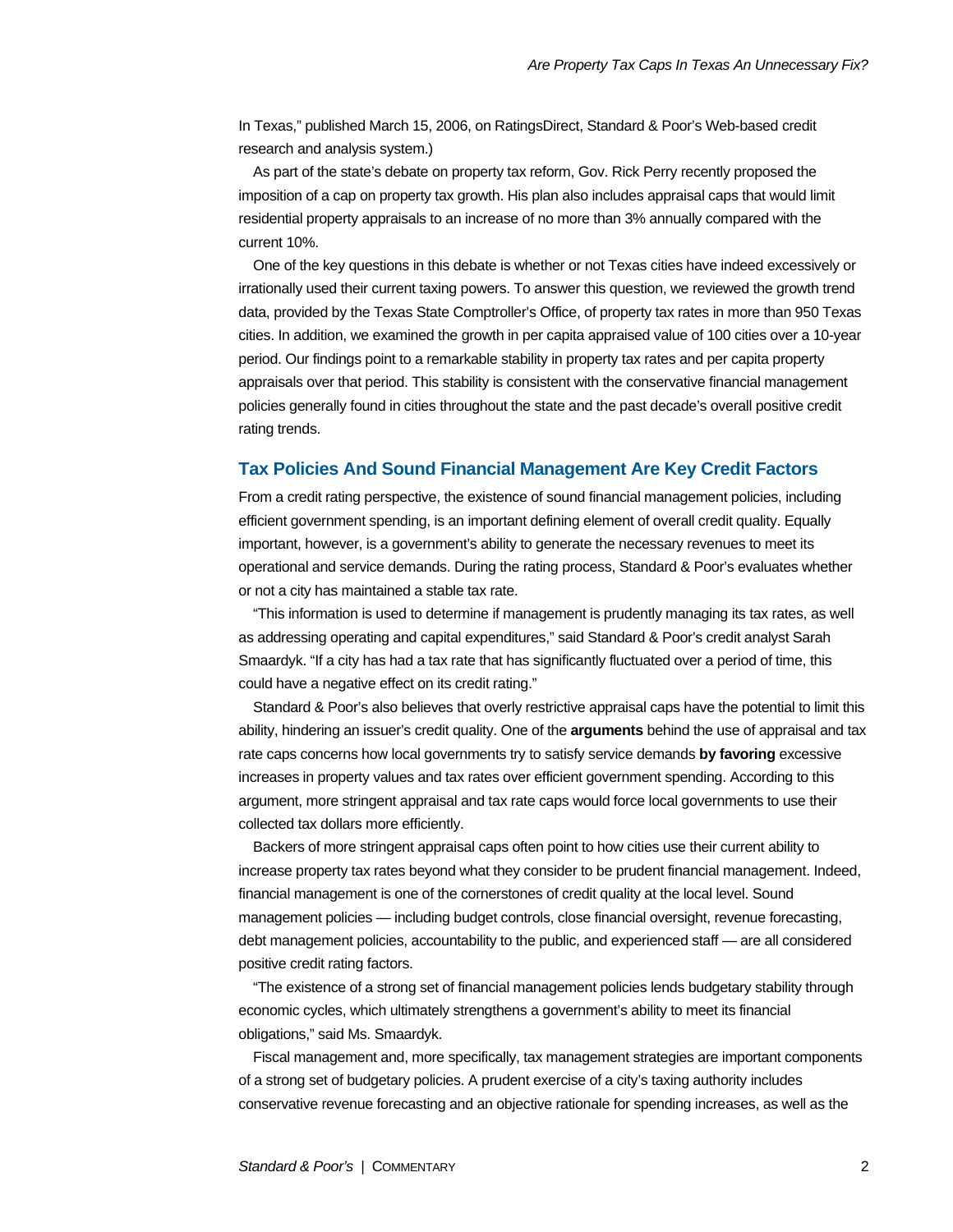addition of government programs. In a prudently managed city, tax rate increases or decreases are based on a detailed examination of government programs and spending priorities.

"The benefits of arbitrary tax rate or property appraisal increases are generally short lived," said Standard & Poor's credit analyst Horacio Aldrete. "A city that arbitrarily increases its property tax rate is generally doing so to support equally arbitrary spending habits, which often result in budgetary distress, an eventual disruption in city services, and the loss of community support and taxpayer confidence."

#### **Limiting Property Tax Rates Could Hurt Credit Quality**

Local Texas governments depend a great deal on property taxes as a fairly reliable and stable revenue source. The Texas Constitution and state law limits municipal property tax rates. Cities of 5,000 or less in population can levy a maximum tax rate of \$1.50 per \$100 of AV. Cities of more than 5,000 can levy up to \$2.50 per \$100 of AV. Cities use their tax rate to calculate the amount of revenues they will have in the upcoming year to support operations and capital programs.

"Limiting a city's property tax rate could have an effect on operations, which could potentially affect credit quality," notes Mr. Aldrete.

Based on the tax rate data provided by the state comptroller's office, we examined the average tax rate for 985 cities over a six-year period (see chart 1). The chart illustrates that the majority of Texas cities have relatively low tax rates. For 332 cities, the tax rate ranged between 40 cents and 60 cents per \$100 of AV.

"This data also demonstrates that Texas cities are well below the tax cap of \$2.50 per \$100 of AV," said Mr. Aldrete. "Texas cities are managing operations within their means and maintaining conservative tax rates and only supporting necessary functions."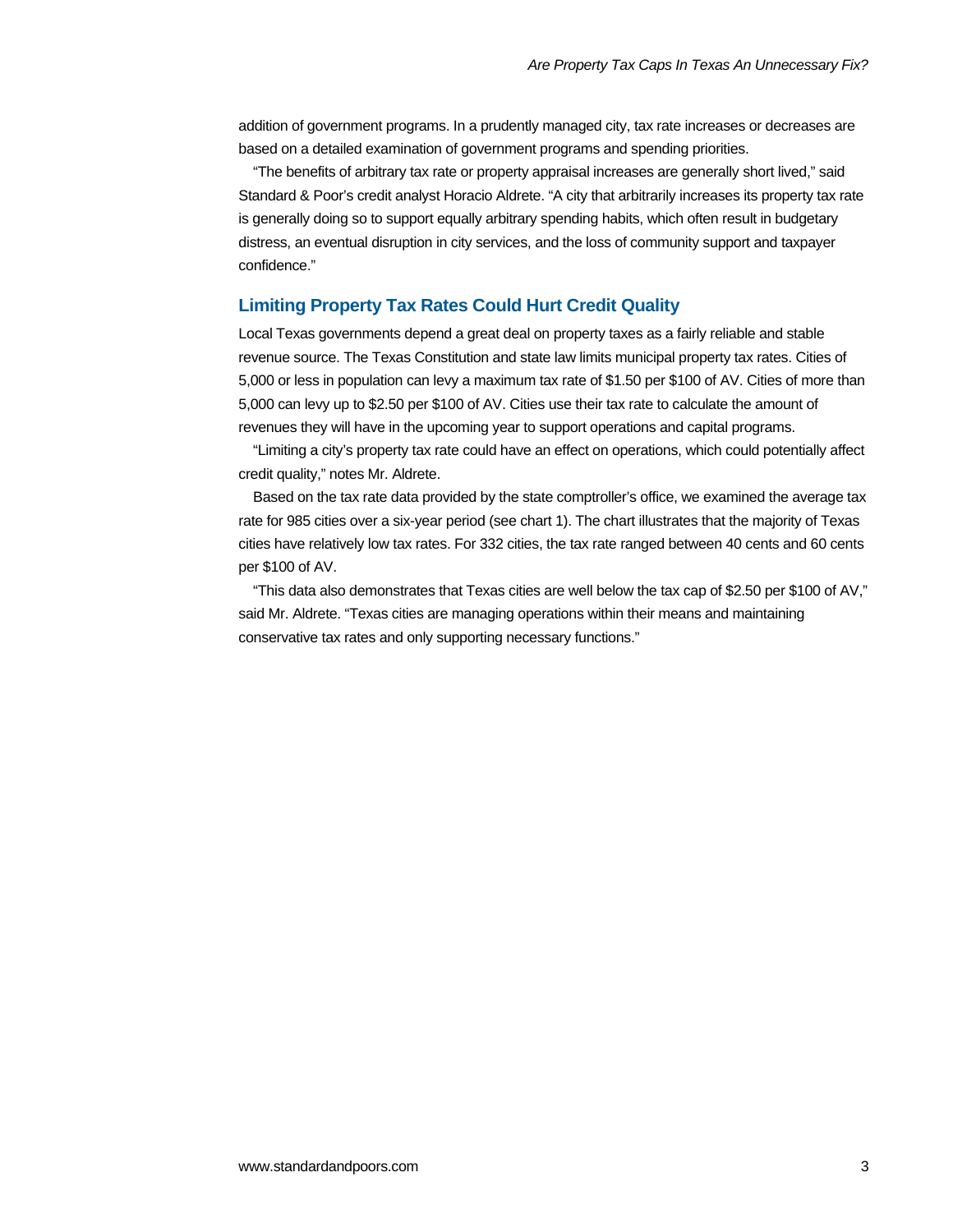#### Chart 1

## **Distribution Rate For Texas Cities**



No. of cities

The top tax rate is at \$1.50 per \$100 of AV, which is attributed to a high operating and maintenance tax rate, as well as an interest and sinking rate — this rate covers the interest and principal on bonds and other debt secured by property tax revenues — that is used to pay for debt service. The lowest tax rate is two cents per \$100 of AV. Part of the reason this city's tax rate is so low is that it does not administer an interest and sinking rate.

More than 400 cities generally raise their tax rates between 1% and 5% annually (see chart 2), and more than 600 raise their rates between 1% and 10% annually. Of the 985 cities surveyed, 329 decreased their tax rate.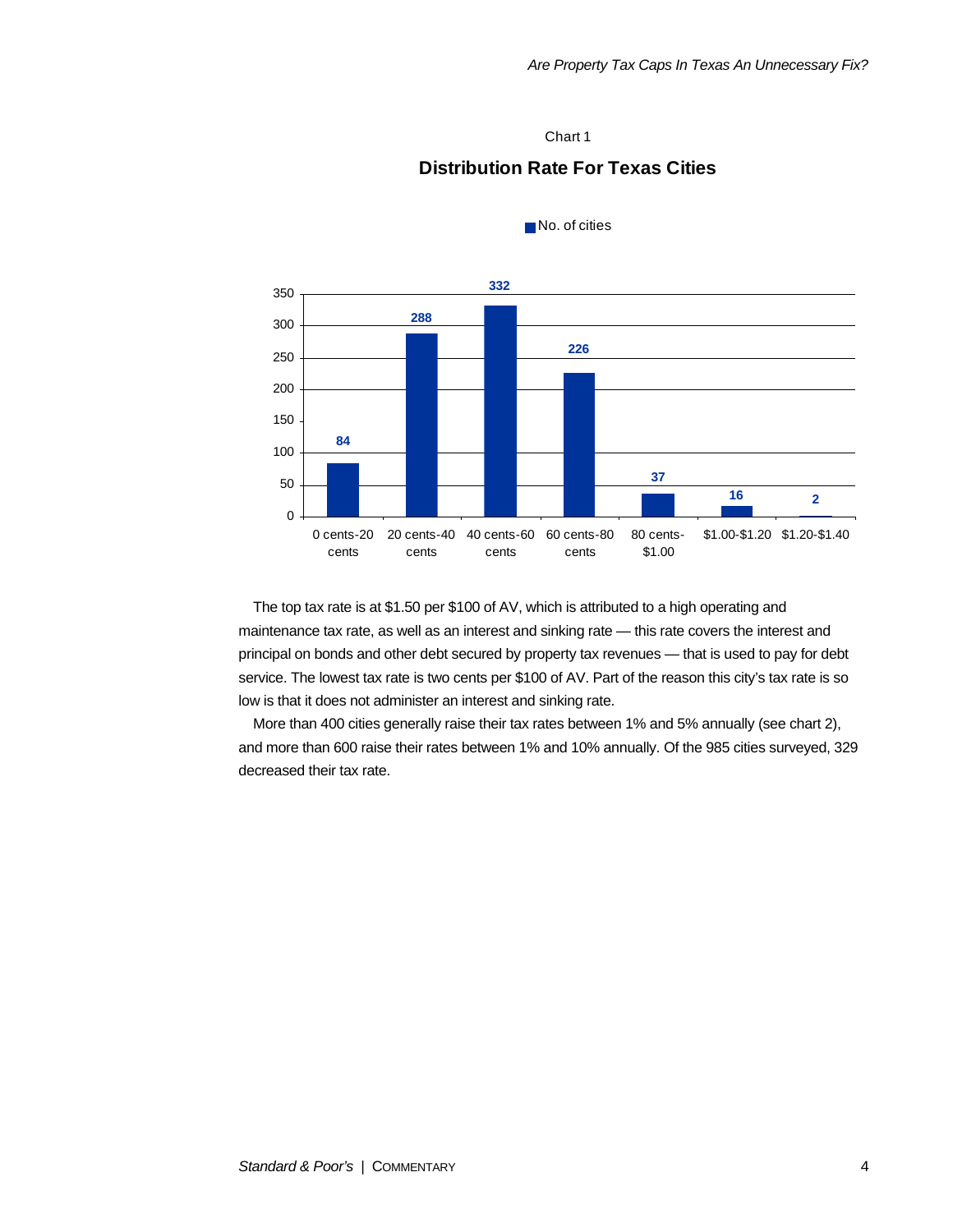(20%)-(1%) (33%) 0%-10% (62%) 10%-50% (5%) 50%-90% (0%) 90%-100% (0%)

## **Annual % Increase Of Tax Rates For Texas Cities**

Chart 2

Note: Total of 985 cities surveyed.

The average annual tax rate increase is 1.9%, or 0.004 cents per \$100 of AV. The median annual tax rate increase is just 0.8%, or 0.0025 cents per \$100 of AV. The lowest average annual increase is a negative 17.26%, or a negative 10 cents per \$100 of AV. That city's tax rate is declining because it paid off its debt and zeroed out its interest and sinking tax rate in fiscal 2003. The highest average annual increase is 91.54%, or seven cents, which is attributed to that city issuing debt and using its interest and sinking rate to pay for that debt.

According to a 2005 tracking fiscal conditions survey conducted by the Texas Municipal League, nearly 45% of cities did not change their property tax rate in 2005 compared with 46% in fiscal 2003 (see chart 3). In 2005, the number of cities that reduced property taxes increased by 2% compared with fiscal 2003 levels. We believe a stable tax rate exhibits consistency in budgeting and sound financial policies and management. We also believe a stable tax rate means the local economy is stable.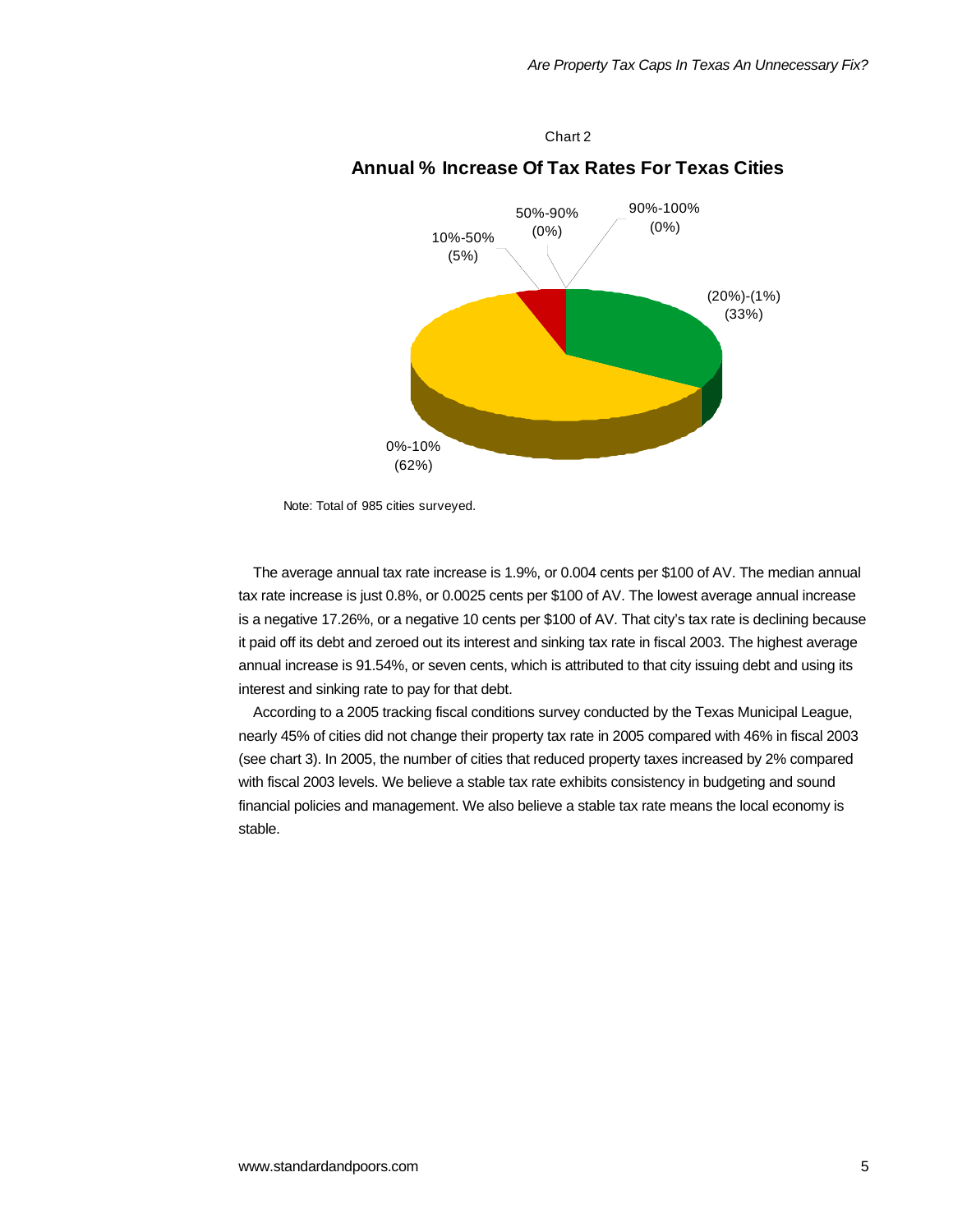#### Chart 3



### **Property Tax Rate Changes**

#### **Studying The Effective Tax Rate**

The effective tax rate allows the public to evaluate the relationship between taxes for the preceding year and the current year based on a tax rate that would produce the same amount of taxes if applied to the same properties taxed in both years (see table 1). According to the survey, 61% of the cities exceeded the effective tax rate. Just 9% set a rate that was less than the effective tax rate. Meanwhile, 30% of the 467 cities surveyed by the Texas Municipal League adopted a rate that was equal to the effective tax rate.

"In some cities an increase in the property tax rate either produced no change in collections or actually produced less revenues," said Ms. Smaardyk.

| Table 1                                                             |                                    |                                   |           |
|---------------------------------------------------------------------|------------------------------------|-----------------------------------|-----------|
| <b>Existing Tax Rate Changes Compared To The Effective Tax Rate</b> |                                    |                                   |           |
| Existing tax rate changes                                           | Higher than the effective tax rate | Lower than the effective tax rate | No change |
| 169 cities reported increases                                       | 103                                | 15                                | 51        |
| 93 cities reported decreases                                        | 47                                 | 14                                | 32        |
| 205 cities reported no change                                       | 104                                | 28                                | 73        |
| Total                                                               | 254                                | 57                                | 156       |

Of the 93 cities that reduced their nominal property tax rate, 51% set a rate that exceeded the effective tax rate, 34% set a rate equal to the effective tax rate, and 15% set a rate less than the effective tax rate. Of the 205 cities that did not change their nominal tax rate, 51% exceeded the effective tax rate, 36% were equal to the effective tax rate, and 14% were less than the effective tax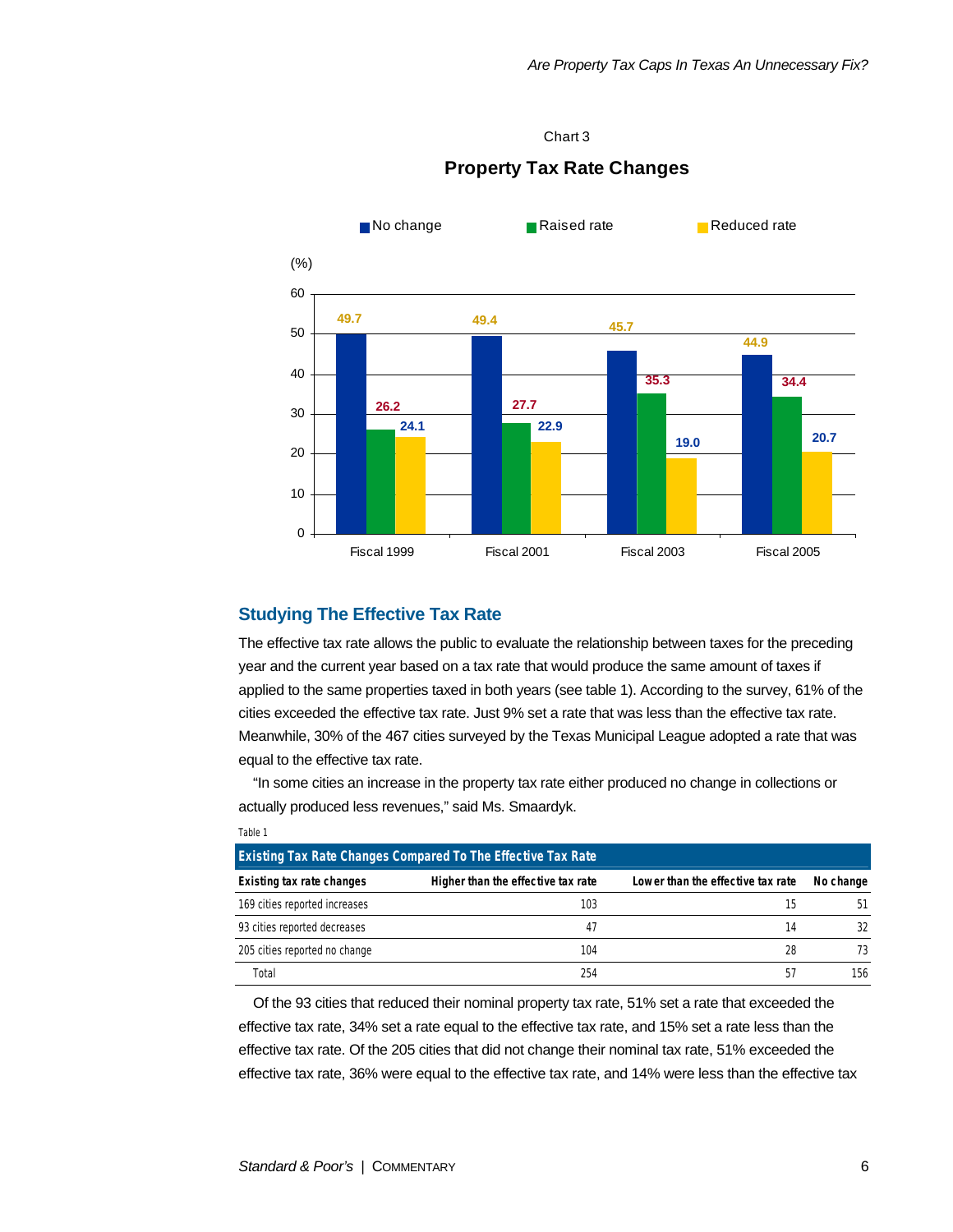rate. Of the cities that responded to the survey, the average increase was 5.19% over the effective tax rate.

"In terms of a credit outlook, this means cities are maintaining their tax rates within their AV growth and demonstrating sound financial policies and management," said Ms. Smaardyk. "Cities are able to fund their operations through AV growth, not through tax rate increases, so they are managing within their means."

### **Finding The Right Fix**

Local governments have a limited ability to cut operating expenditures since they must provide basic services and infrastructure. If local governments want to meet their infrastructure and basic operational needs, their ability to reap the benefits of economic growth through taxation is perhaps the most important tool in their arsenal.

"Over the long term, limiting this ability could result in budgetary pressures and the accumulation of unmet infrastructure needs," said Ms. Smaardyk. "Unless alternative revenue sources are put in place to counter the effect of property appraisal caps, the potential for a significant budgetary mismatch remains."

Again, it is our belief that the implementation of a cap on the growth of property appraisals without a more comprehensive tax reform that addresses all sides of the budget equation could lead to fiscal stress and budgetary pressures that might potentially harm credit quality.

"As with other fiscal challenges, the effect on credit quality will be evaluated on a case-by-case basis," added Ms. Smaardyk. "The big question is whether or not local governments will be able to rise to the occasion and successfully address the budgetary challenges facing them."

By Frank E. Benassi